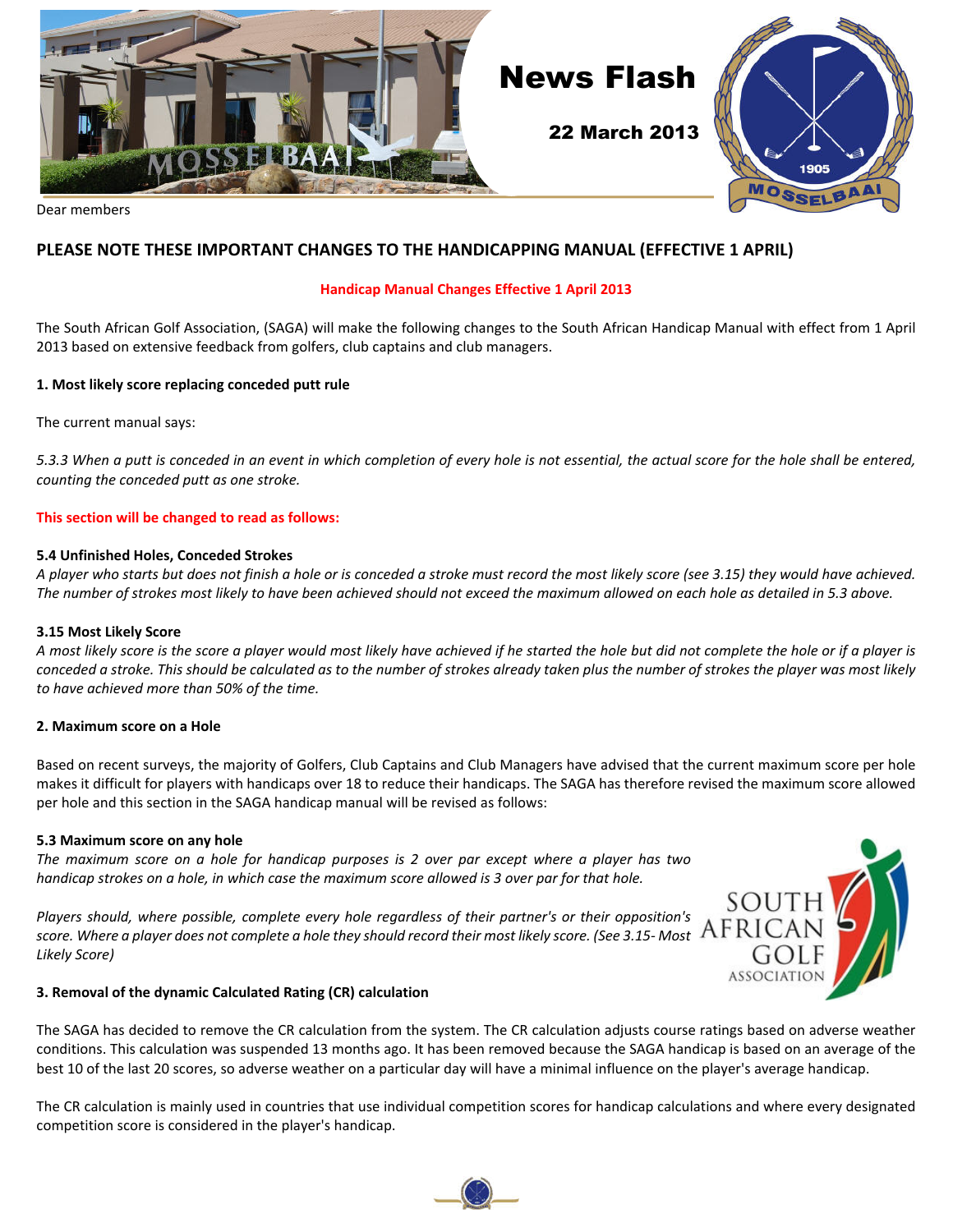#### **MANAGEMENT**

I want to make use of this opportunity to invite members to contact the office of the GM for any suggestions, queries or complaints. I have noticed that many e-mails are sent to reception, which should be directed at me personally. If any member wishes to see me or just to have an informal chat I can be reached at **louw@mosselbaygolfclub.co.za**, and your mail will be answered. Feedback from members will be assessed on one important criteria only:- **WILL IT BE TO THE BENEFIT OF THE CLUB AND ALL ITS MEMBERS?**

Graag wil ek hiermee alle lede hartlik uitnooi om my direk te kontak met enige navrae, voorstelle, klagtes of net vir informele gesêlsies. Ek let op dat daar heelwat e-posse land by ontvangs terwyl dit eintlik vir my aandag bedoel is. U is welkom om hierdie e-posse direk aan my te stuur by [louw@mosselbaygolfclub.co.za](mailto:louw@mosselbaygolfclub.co.za). Enige sake wat deur lede aan my opgedra word sal beoordeel word aan een belangrike aspek:- **IS DIT TOT VOORDEEL OF IN DIE BELANG VAN DIE KLUB EN AL SY LEDE.**

#### **FOR SALE**

**We have a number of Mossel Bay sleeveless tops as well as caps in our possession. The tops were originally embroidered for members that have been with the Club for more than 20, 30 and 40 years respectively. We are putting these up for sale. All members that fall in this category are hereby invited to use this opportunity to obtain this special garment for a nominal fee. However, if we do not get any response we will have to sell them to any interested members. The fees are the following:**

#### **• CAPS @ R50-00 EACH**

#### **• SLEEVELESS TOPS @ R100-00 EACH**

Please enquire with Lizette at reception to place your order.<br>Limited sizes available





#### **LET US TALK RULES**

**Let us see how well you know your rules........**

#### **QUESTION 1**

Player A hits his tees hot down the fairway and the ball comes to rest 10 cm inside the fairway. The club has a local rule allowing a player to place within one club length. **Question –** Is he/she allowed to place the ball outside the fairway and into the semi-rough area where there is a better patch of grass? **Yes** or **No?**

#### **QUESTION 2**

A member of Mossel Bay Golf Club plays in a competition and hits her ball in the semi rough. She walks up to her ball and sees it lying in the open on a bare patch. When she addresses the ball her stance is on fresh bird scratchings. **Question –** Is she allowed a free drop? **Yes** or **No?**

#### **QUESTION 3**

John makes a practice swing near his ball and hits a stone. The stone hits the ball and causes it to move. His marker then adds a two shot penalty to his score. **Question –** Was this penalty justified? **Yes** or **No?**

**Please forward me the answers to these 3 questions to** louw@mosselbaygolfclub.co.za**. Watch the next newsletter for the answers and the results of member's views, as well as new questions.**

#### **LEAGUE CLOTHING**

The league clothing for Mossel Bay Golf Club's male league teams was changed at a recent Board meeting. The official outfit is now beige long trousers with a blue and white shirt. Players will be notified when the shirts become available.

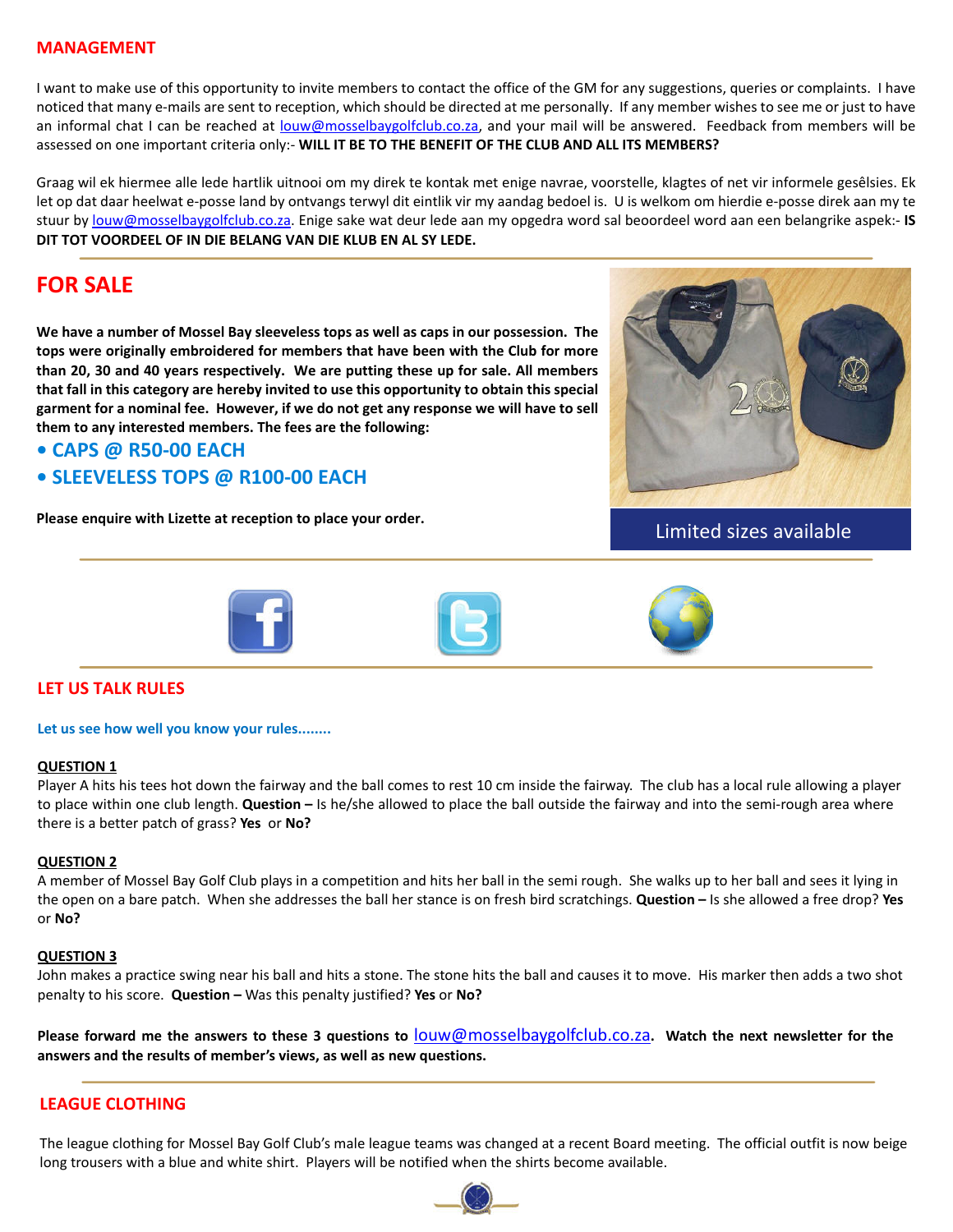**RAFFLE**

## . Stand a chance to win this amazing prize:

## **CLEVELAND STAND BAG WORTH RIOOO-OO**

## **Can be yours for just R10!!!"**

(tickets are available at reception)

#### **IMPORTANT DATES**

- **26 Maart Africa Tours**
- **27 Maart Sakemanne**
- **31 Maart Goeie Vrydag**
- **11 April Dames Klub Kampioenskappe**
- **11 Mei SANLAM KANKER DAG**
- **12 May Junior Klub Kampioenskappe**



**Neem asseblief kennis:- JUNIOR KLUB KAMPIOENSKAPPE HET VERSKUIF NA SONDAG 12 MEI 2013 EN WORD OOR 18 PUTJIES GESPEEL. INSKRYWINGS MOET BY ONTVANGS GEDOEN WORD.**



## skaf. **LAM R49-99/kg**

#### **VRYDAGAANDE VLEISTREKKING:**

Baie dankie aan Andre Marx, eienaar van Ultra Meat (by die Mikeva Sentrum), vir die borg van ons Vrydag-aande se vleistrekking en Fantastic Friday. Indien jy nog nie daar was nie, is dit nou die tyd om van hulle heerlike produkte aan te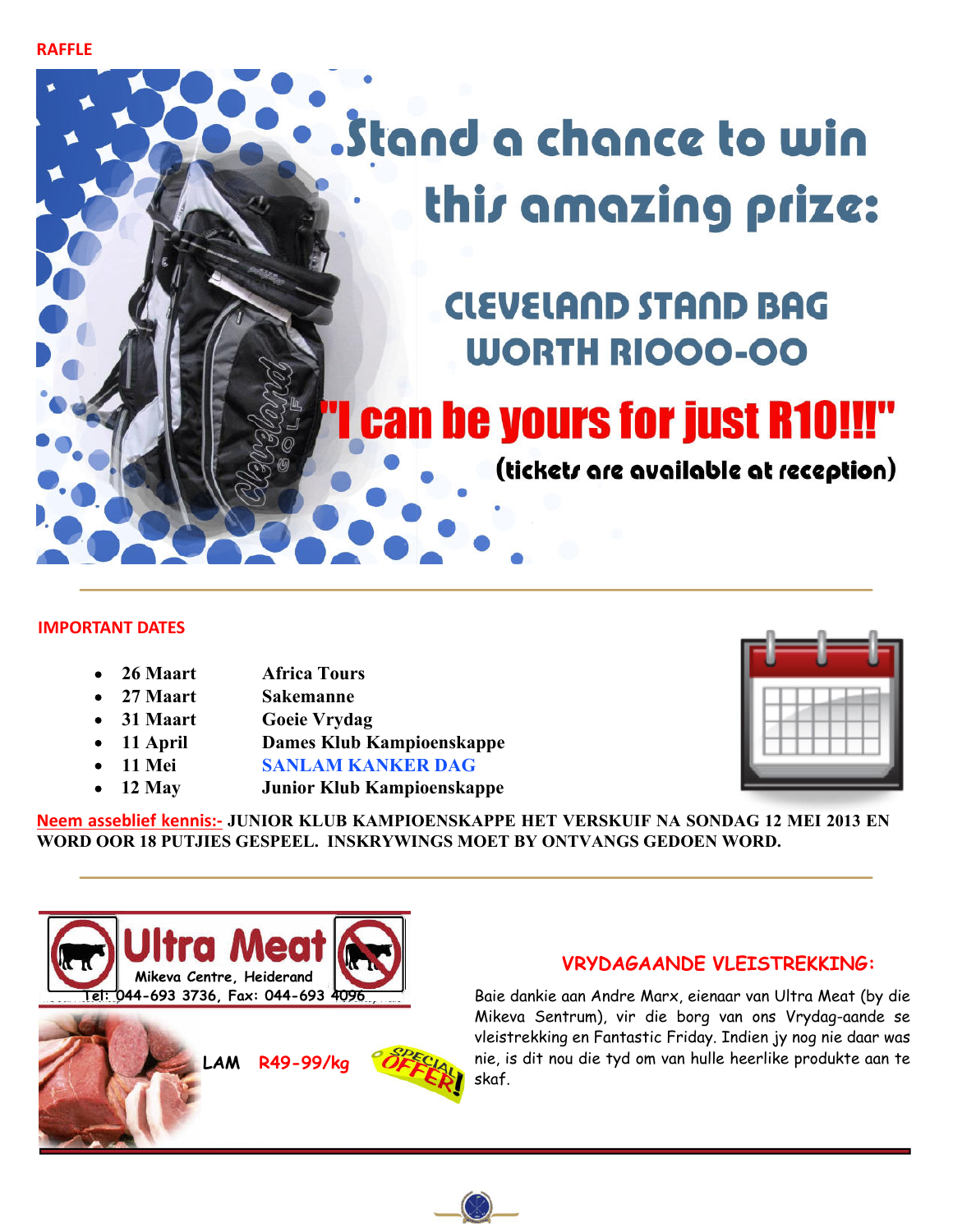#### **UITSLAE / RESULTS**









| WEDNESDAY 13 MARCH 2013 - 4 BALL ALLIANCE                                                          |                                     |     |
|----------------------------------------------------------------------------------------------------|-------------------------------------|-----|
| 1<br>JJ JOUBERT / TOSSIE MARX<br><b>FRANCOIS BARNARD / PIERRE BOTES</b>                            |                                     | 116 |
| $\overline{\phantom{a}}$<br>ANTON IZAAKSE (SNR) / MICHAEL SELF<br>HENRY MARAIS / BENNIE BADENHORST |                                     | 112 |
| 3<br><b>FANIE &amp; STEFAN VAN VUUREN</b><br>JOHAN VAN RENSBURG / WOUTER KOTZE                     |                                     | 107 |
| <b>NEAREST THE PIN</b>                                                                             |                                     |     |
| NR 18 (ladies)<br><b>NR 6 (men)</b>                                                                | <b>Anzelle Zeelie</b><br>JJ Joubert |     |
|                                                                                                    |                                     |     |
|                                                                                                    |                                     |     |
|                                                                                                    |                                     |     |

| WEDNESDAY 20 MARCH 2013                                       |          |
|---------------------------------------------------------------|----------|
| GROSS A-DIV 0 - 9<br>1. Roelof Combrinck<br>2. Jordon Duminy  | 74<br>74 |
| <b>NETT A-DIV 0 - 9</b><br>1. Wouter Kotze                    | 68       |
| GROSS B-DIV 10 - 18<br>1. Andre Middel<br>2. Henry Marais     | 83<br>84 |
| <b>NETT B-DIV 10 - 18</b><br>1. Johann van Langelaar          | 71       |
| <b>GROSS C-DIV 19+</b><br>1. Wayne Mitchell<br>2. Billy Capel | 92<br>92 |
| NETT C-DIV 19+<br>1. Nick Weideman                            | 73       |

#### **NEAREST THE PIN**

| NR 4         | <b>Earl Manie</b>   |
|--------------|---------------------|
| <b>NR 12</b> | Arrie van der Linde |

## **Enjoy your golf this week.**

**Louw & Team**